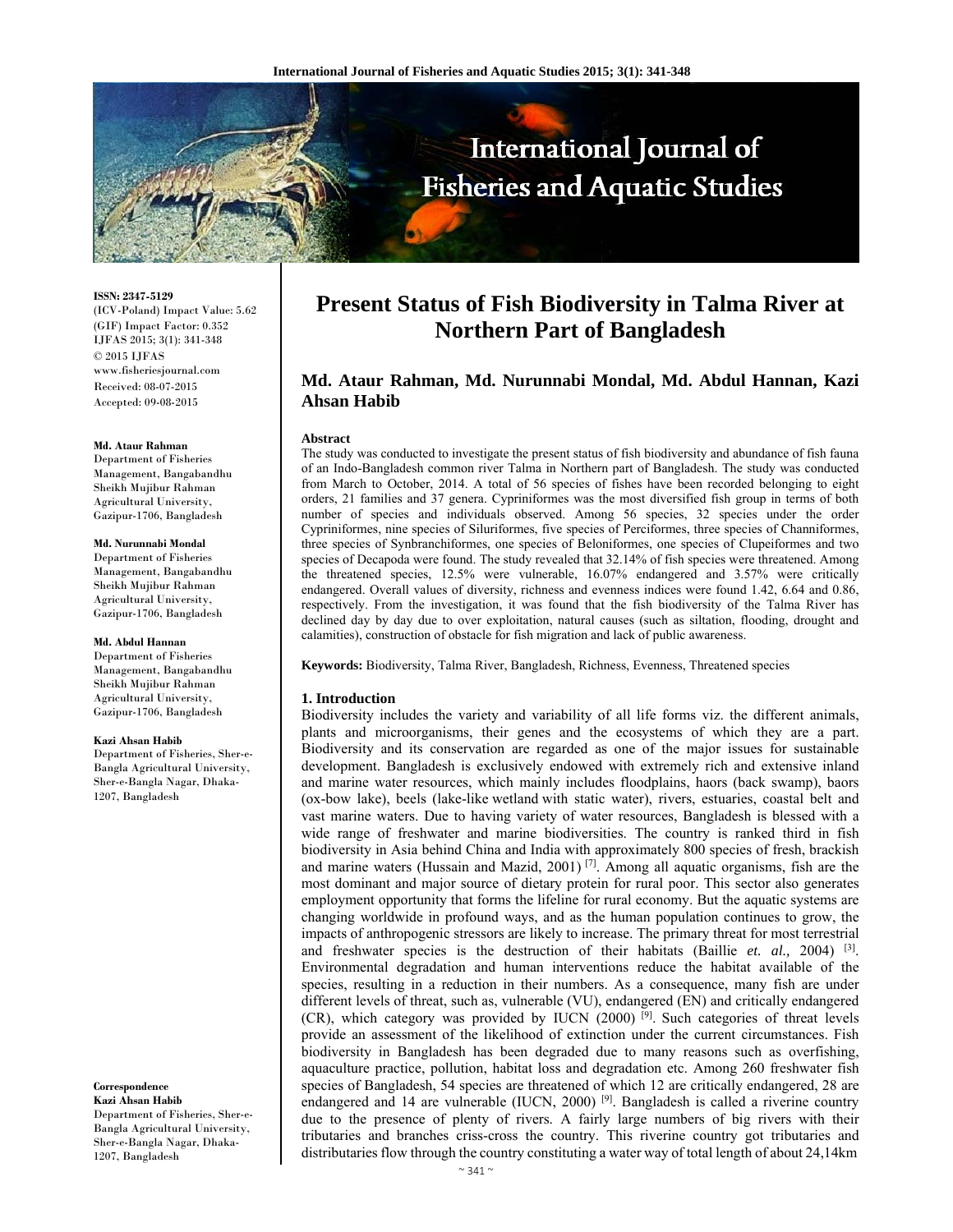and the area of about  $8,53,863$  hectares (DoF, 2014) [5]. The major river systems of South Asia, the Padma, the Brahmaputra and the Jamuna flow into the sea through Bangladesh. About 54 rivers of Bangladesh are shared with India. The rivers are offering immense scope and potentiality for augmenting fish production and socio-economic security of the people living around.

The river Talma is a small but important water body in the northern part of Bangladesh since it plays an important role in the fisheries sector of in this region. This river is shared by India and Bangladesh (Nahid, 1992) [13]. The total length of the river is 130 kilometers. Talma River originates from the Guzrimari (26°36'37.92"N 88°34'41.87"E) in Jalpaiguri district of the Indian state of West Bengal and flows southward and entered into the border of Bangladesh closed to Salilan Tea Estate near the place 'Bahir Ghor' in Panchagarh district of Bangladesh. The river then flows past to the town of Model haat, and entered the Southern part of 'Vetor Ghor'. The river then courses its way at Talma bazar and finally merging with the Karatoya River near Tular Danga. The Talma River is said to be the lifeline of the locality, 'Vetor Ghor' of Panchagarh district. The River plays very important role in earning and supplying food to the poor fishing community of the river

(Rahman *et. al.,* 2015) [18]. Production and diversity of fish in this river is declining day by day as known from the fishers. However, no methodical study has been known on the fish diversity, catch composition, seasonal variation of fish availability and the causes of decreasing diversity in Talma River which will consequently limit establishment of biodiversity conservation strategies. Therefore, the present study attempted to collect information on fish biodiversity in the Talma River at Northern region of Bangladesh.

## **2. Materials and Methods**

#### **2.1 Selection of study site**

The study was carried out in a village named Talma, under Panchagarh Sadar Upazila in Panchagarh district. The village is situated on the bank of the river Talma. The primary criterion for the selection of the study area was a suitable geographical coverage for wider variety of fish biodiversity and good numbers of fishermen. For this, information was collected from Upazila Fisheries Officer of Panchagarh Sadar regarding the fish biodiversity and concentration of fishing activities in the Talma River, and finally Talma village was selected for sample collection.



**Fig 1:** Map of Talma River in Panchagarh district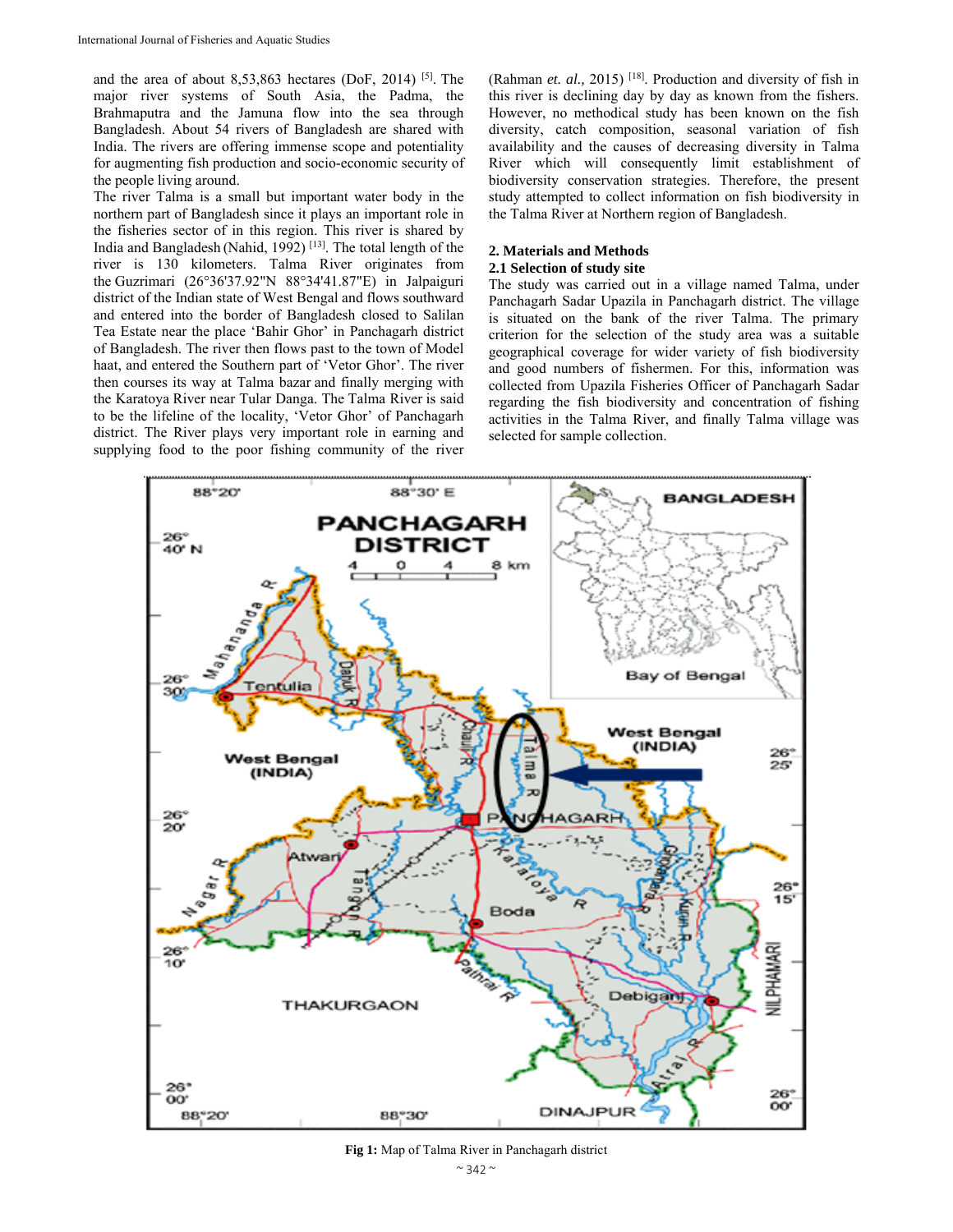## **2.2 Collection and identification of samples**

In the study, a total of 50 of both professional and subsistence fishermen living around the area of Talma River in Talma village were selected. The study was conducted for a period of eight months from March 2014 to October 2014. Sampling of catches and their assessment were carried out fortnightly i.e. twice in a month. Fish sampling were accomplished with the help of fishing nets locally known as Jhaki Jal (cast net), Fash/current jal (gill net), Khora jal (lift net) and fishing traps locally called Dohair, Britti and Kholsun. The representative samples were immediately separated to overcome repetition of the same gear in each sampling day. Collected species were then identified and categorized. All these fishing gears were operated at the same spot within 0.5 km area to ensure harvesting of maximum species of study site in the catch. Gill net and fishing traps were set in late afternoon and left overnight to check in the morning. Twenty throws and fifteen hauls were made for cast and lifts net, respectively during the operation of cast and lift nets. The fish collected during sampling were identified primarily on the spot. Those, which appeared difficult to identify, were marked properly and preserved in 10% buffered formalin in the plastic jars and then transferred to the Aquatic Bioresource Research Laboratory in the Department of Fisheries, Sher-e-Bangla Agricultural University at Dhaka, and to the Laboratory of the Department of Fisheries Management in Bangabandhu Sheikh Mujibur Rahman Agricultural University at Gazipur, Bangladesh. The collected fish samples were identified by evaluating their morphometric and meristic characteristics as well as the color of the specimens referring the books, Fish Base etc. The taxonomic guide by Rahman (2005) [16] and Inland Fishes of India and adjacent countries by Talwar *et al.* (1991) [21] were also used for their identification. After identification, fish species were systematically classified according to Nelson  $(2006)^{[14]}$ .

## **2.3 Evaluation of abundance and biodiversity status**

For assessment of abundance and biodiversity status, the observed fishes were categorized as different levels of threatened condition such as vulnerable (VU), endangered (EN), critically endangered (CR) and not threatened (NO) following IUCN Red list (IUCN, 2000) [9]. Based on the interview and reporting of the fishermen, and on the availability during study period the fishes were further categorized and evaluated as available throughout the year (TY), throughout the year but in small amount (TYS), throughout the year in large amount (TYL), found in small amount during monsoon (SM), found in large amount during monsoon (LM), rare (R) and very rare (VR).

To understand the seasonal diversity of fishes in the study area, month-wise data were collected. In this study, the Shannon-Weaver diversity index (*H*), evenness index (*e*) and Margalef's richness index (*D*) were calculated for understanding the status of diversity using the following formulas:

**Shannon- Weaver diversity index,**  $H = -\sum_i P_i$  **ln Pi (Shannon)** and Weaver, 1949)<sup>[20]</sup>

Here,  $H$  is the diversity index and  $Pi$  is the relative abundance (s/N). The Shannon-Weaver index has been a popular diversity index in the ecological literature. It is also known as Shannon index, Shannon's diversity index, the Shannon–Wiener index and the Shannon entropy.

**Margalef's richness index,** 
$$
D = \frac{s-1}{\ln N}
$$
 (Margalef, 1968)

 $[11]$  Here, *s* is the number of individual for each species, *N* is the total number of individuals and  $\boldsymbol{D}$  is the richness index

**Evenness index,** 
$$
e = \frac{H}{\ln s}
$$
 (Pielou, 1966)<sup>[15]</sup>

Here, *S* is the total number of species, *e* is the similarity or evenness index, *ln* is the natural logarithm and *H* is the diversity index.

For calculation of Shannon-Weaver diversity index and evenness index, we used Shannon-Weaver Species Diversity Index Calculator from the website https://www.easycalculation.com/statistics/shannon-wienerdiversity.php Shannon-Weaver diversity index, *H* (Shannon, 1949; Ramos *et al.*, 2006)<sup>[20] [19]</sup> considers both the number of

species and proportion of each species while evenness index, *e* represent the number of species present in an ecosystem as well as the relative abundance of each species. The value of Shannon-Weaver diversity index usually falls between 1.5 and 3.5, only rarely it surpasses 4.5. A value near 4.6 would indicate that the numbers of individuals are evenly distributed between all the species (Bibi and Ali, 2013)<sup>[4]</sup>.

# **3. Result**

# **3.1 Composition of fish species**

A total of 3964 individuals of fish were counted and categorized at Talma River during the study period. Among those, 56 fish species were found which belong to 37 genera, 21 families and eight orders. Cypriniformes was found as the most dominant order considering species variety and abundance, and Siluriformes and Perciformes occupied second and third position in abundance, respectively.

During investigation, 32 species from four families named Cyprinidae, Cobitidae, Balitoridae, Psilorhynchidae and Cyprinodontidae under the order Cypriniformes were recorded which consist 57.14% of species diversity and 54.59% of fish individuals.

Catch composition survey for the study of fish biodiversity of the Talma River revealed three species of snakehead under the order Channiformes. Among them taki (*Channa punctatus)*  was found throughout the year in small amount. Shol (*Channa striatus*) was found in small amount in monsoon season but cheng (*Channa orientalis*) was rare during the study period.

**Table 1:** Fish diversity of Talma River with their availability and present status.

| Order | Family     | Local name | <b>English Name</b>  | Scientific name | <b>Availability</b> | <b>Status</b> | $%$ of<br>catch |
|-------|------------|------------|----------------------|-----------------|---------------------|---------------|-----------------|
|       | Cyprinidae | Rui        | Indian major<br>carp | Labeo rohita    | R                   | NO            | 0.88            |
|       |            | Kalibaus   | Orange-fin<br>Labeo  | Labeo calbasu   | VR                  | EN            | 0.45            |
|       |            | Catla      | Indian major<br>carp | Gibelion catla  | R                   | NO            | 0.86            |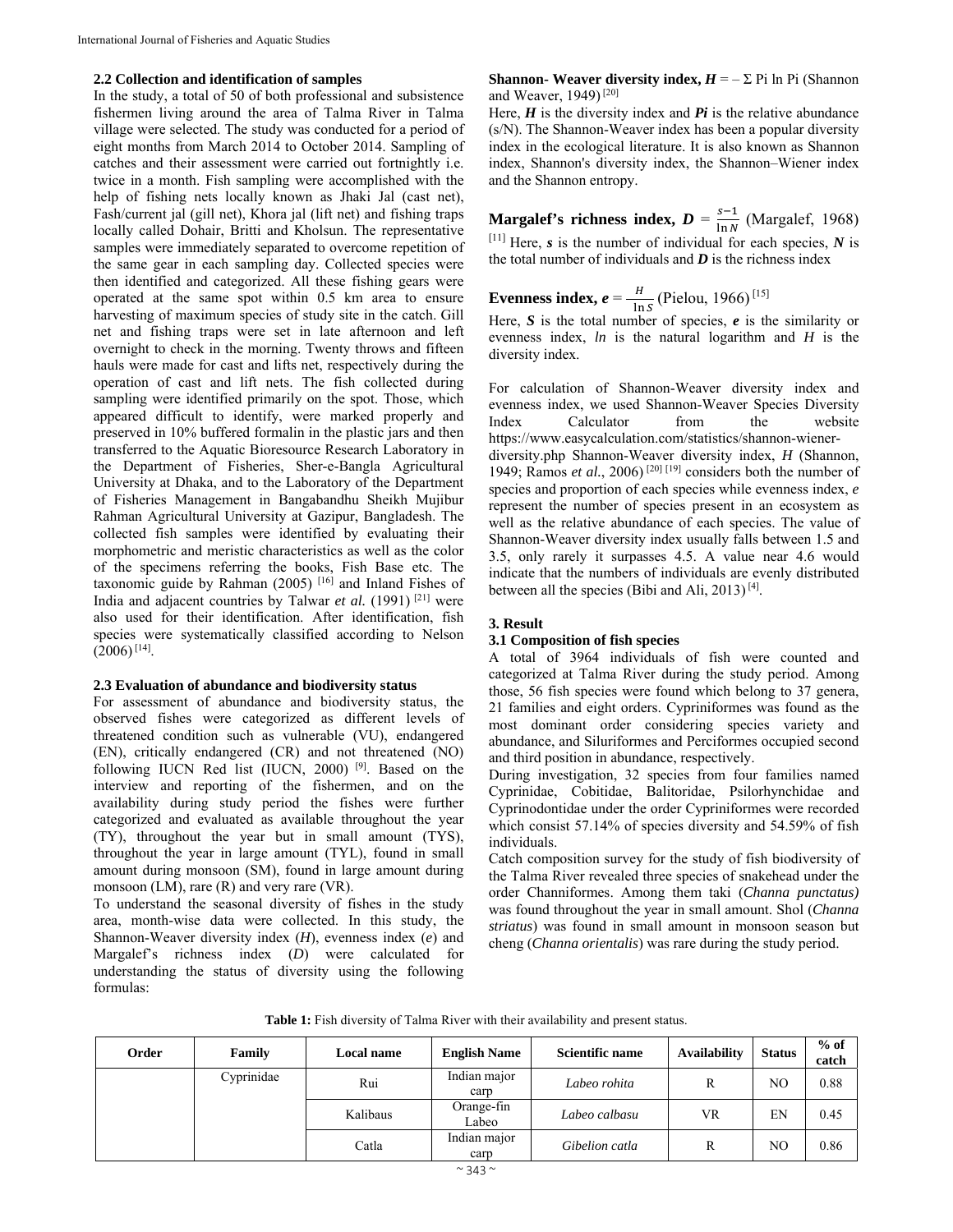|                       |                 | Mrigal                               | Indian major<br>carp              | Cirrhinus cirrhosus               | R              | NO                         | 0.81 |
|-----------------------|-----------------|--------------------------------------|-----------------------------------|-----------------------------------|----------------|----------------------------|------|
|                       |                 | Bhagna/Rayek                         | Reba carp                         | Cirrhinus reba                    | <b>VR</b>      | VU                         | 0.53 |
|                       |                 | Pathorchata                          | Tileo Baril                       | Barilius tileo                    | <b>TYL</b>     | DD                         | 3.28 |
|                       |                 | Joiya                                | Hamilton's<br>Barila              | Barilius bendelisis               | <b>TY</b>      | EN                         | 2.9  |
| Cypriniformes         |                 | Saku koksha                          | Shacra Baril                      | Barilius shacra                   | <b>TYL</b>     | DD                         | 5.68 |
|                       |                 | Barali                               | Barna Baril                       | Barilius barila                   | <b>TYS</b>     | DD                         | 2.65 |
|                       |                 | Bhol                                 | <b>Trout Barb</b>                 | Raiamas bola                      | ${\rm SM}$     | EN                         | 1.14 |
|                       |                 | Katari                               | Large<br>Razorbelly<br>Minnow     | Salmostroma bacaila               | TY,LM          | NO                         | 2.27 |
|                       |                 | Chap chela                           | Silver Hatchet<br>Barb            | Chela cachius                     | <b>TYS</b>     | DD                         | 1.46 |
|                       |                 | Laubuca/mulungi<br>chela/ Chap chela | <b>Indian Glass</b><br>Barb       | Chela laubuca                     | LM             | EN                         | 2.17 |
|                       |                 | Utta                                 | Medium carp                       | Chagunius chagunio                | <b>TYS</b>     | DD                         | 2.27 |
|                       |                 | Banspata/Debari                      | Sind Danio                        | Devario devario                   | <b>SM</b>      | DD                         | 1.14 |
|                       |                 | Ful chela                            | Finescale<br>Razorbelly<br>Minnow | Salmostoma phulo                  | R              | NO                         | 0.17 |
|                       |                 | Jatputi/ Vadiputi                    | Pool Barb                         | Puntius sophore                   | <b>TYL</b>     | NO                         | 3.15 |
|                       |                 | Titputi                              | Fire-fin<br>barb/Ticto Barb       | Puntius ticto                     | TY             | VU                         | 2.77 |
|                       |                 | Alog                                 | Megarasbora                       | Bengala elonga                    | ${\rm SM}$     | EN                         | 0.58 |
|                       |                 | Sharputi                             | Olive Barb                        | Puntius sarana                    | LM             | <b>CR</b>                  | 1.89 |
|                       |                 | Mola                                 | Mola carplet                      | Amblypharyngodon<br>mola          | <b>TY</b>      | NO                         | 1.39 |
|                       |                 | Jaya/cilkan                          | Jaya<br>Silver shark              | Aspidoparia jaya                  | LM             | NO                         | 2.04 |
|                       |                 | Thutia puti/raicon                   | minnow                            | Osteochilus hasseltii             | <b>TYS</b>     | DD                         | 1.64 |
|                       |                 | Darkina                              | <b>Flying Barb</b><br>River stone | Esomus danricus                   | TY             | DD                         | 2.40 |
|                       | Psilorhynchidae |                                      | carp<br>Balitora                  | Psilorhynchus sucatio             | R, SM          | DD                         | 0.63 |
|                       |                 | Balitora                             | minnow                            | Psilorhynchus balitora            | DD             | DD                         | 1.21 |
|                       | Balitoridae     | Korika/ Khorka                       | Polka Dotted<br>loach             | Schistura corica                  | R              | DD                         | 1.19 |
| Cobitidae             |                 | Ghor poia/Cheng<br>Gutum             | Gongota loach                     | Somileptes gongota                | <b>SM</b>      | NO                         | 1.97 |
|                       |                 | Rani                                 | Queen Loach                       | Botia dario                       | R, SM          | EN                         | 1.39 |
|                       |                 | Gutum                                | Peppered loach                    | Lepidocephalichthys<br>guntea     | ${\bf R}$      | NO                         | 0.86 |
|                       |                 | Puiya/Gutum                          | Annandale<br>Loach                | Lepidocephalichthys<br>annandalei | TYS            | NO                         | 0.63 |
|                       |                 | Rani                                 | Reticulated<br>Loach              | Botia lohachata                   | TY             | NO                         | 1.69 |
|                       |                 | Shol                                 | Snakehead<br>murrel               | Channa striata                    | ${\rm SM}$     | NO                         | 1.31 |
| Channiformes          | Channidae       | Taki                                 | Spotted<br>snakehead              | Channa punctata                   | TYS            | NO                         | 1.51 |
|                       |                 | Cheng/Raga                           | Walking<br>snakehead              | Channa orientalis                 | ${\bf R}$<br>R | VU                         | 0.58 |
|                       | Osphronemidae   | Khalisha                             | Banded<br>Gourami                 | Colisa fasciata                   | TY, LM         | NO                         | 2.77 |
| Perciformes           |                 | Lal khalish                          | Dwarf Gourami                     | Colisa lalia                      | <b>SM</b>      | N <sub>O</sub>             | 3.15 |
|                       | Ambassidae      | Lal chanda                           | Highfin glassy<br>perchlet        | Parambassis lala                  | $\mathbb{R}$   | VU                         | 0.91 |
|                       | Gobiidae        | Bailla                               | Tank Goby                         | Glossogobius giuris               | <b>TYS</b>     | N <sub>O</sub>             | 2.02 |
|                       | Badidae         | Koi bandi/Napit<br>Koi               | <b>Blue Perch</b>                 | <b>Badis</b> badis                | <b>VR</b>      | $\mathop{\rm EN}\nolimits$ | 0.30 |
|                       |                 | Guchi                                | <b>Barred Spiny</b><br>Eel        | Macrognathus<br>pancalus          | <b>TY</b>      | N <sub>O</sub>             | 2.14 |
| Synbranchi-<br>formes | Mastacembelidae | Baim                                 | Zig Zag Eel                       | Macrognathus<br>armatus           | <b>TYS</b>     | EN                         | 1.41 |
|                       |                 | Tara baim                            | Lesser Spiny<br>Eel               | Macrognathus<br>aculeatus         | $\mathbb{R}$   | VU                         | 0.88 |
| Siluriformes          | Bagridae        | Tengra                               | Striped dwarf<br>catfish          | Mystus vittatus                   | <b>TYL</b>     | NO                         | 3.03 |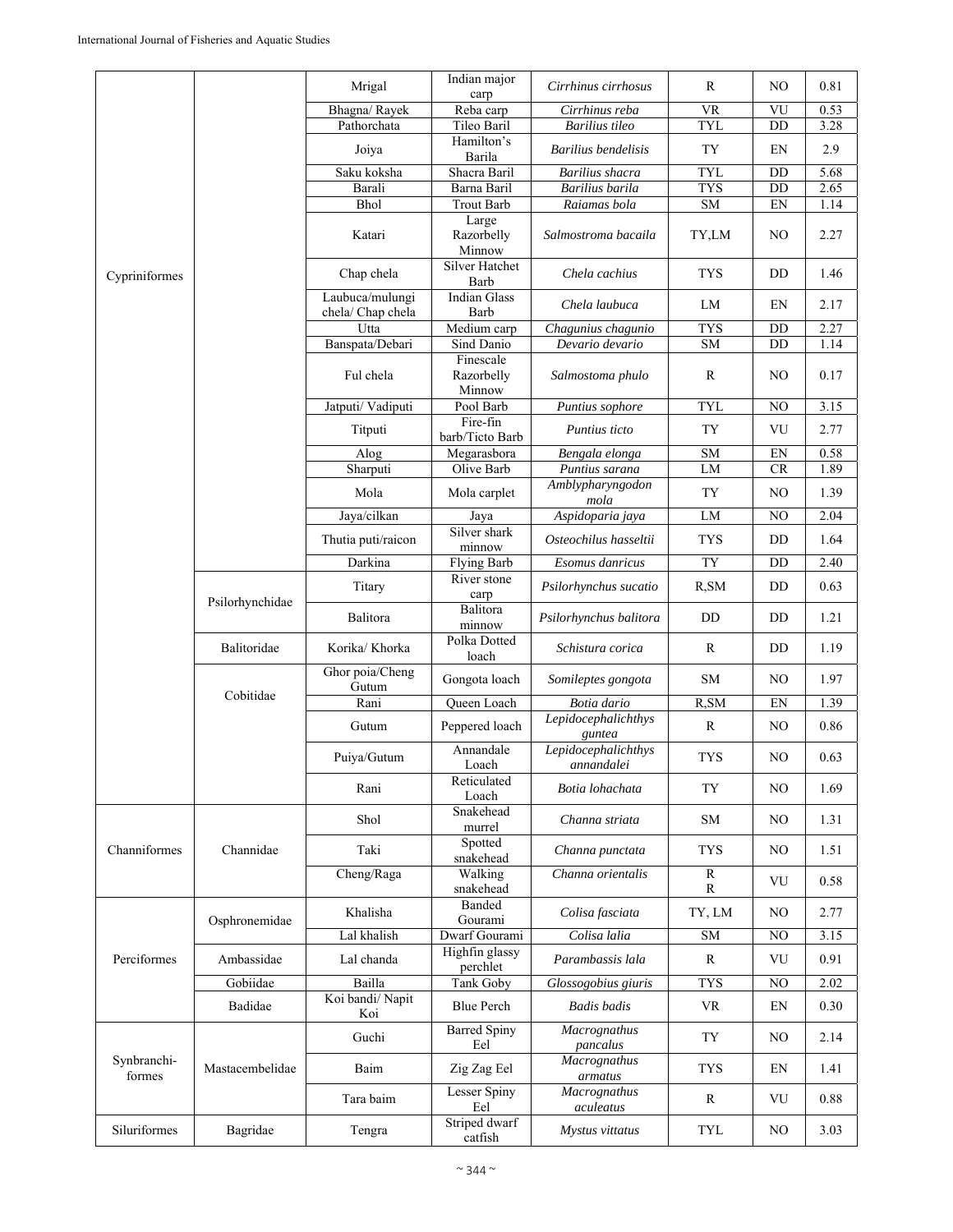|                                                                                                                           |                       | Aair                       | Long<br>whiskered<br>catfish | Sperata aor                       | $\mathbb{R}$ | VU        | 2.32 |
|---------------------------------------------------------------------------------------------------------------------------|-----------------------|----------------------------|------------------------------|-----------------------------------|--------------|-----------|------|
|                                                                                                                           |                       | Gulsa Tengra               | Day's Mystus                 | Mystus bleekeri                   | TYS, SM      | VU        | 1.81 |
|                                                                                                                           | Clariidae             | Magur                      | Walking catfish              | Clarias batrachus                 | TY           | NO.       | 1.89 |
|                                                                                                                           | Heteropneust-<br>idae | Shing                      | Stinging catfish             | <b>Heteropneustes</b><br>fossilis | LM           | NO.       | 2.39 |
|                                                                                                                           | Schilbeidae           | Bacha                      | Batchwa Vacha                | Eutropiichthys vacha              | <b>VR</b>    | <b>CR</b> | 0.81 |
|                                                                                                                           |                       | Pabda                      | Pabdah Catfish               | Ompok pabda                       | <b>SM</b>    | EN        | 1.64 |
|                                                                                                                           | Siluridae             | Boal                       | Freshwater<br>shark          | Wallago attu                      | <b>SM</b>    | NO.       | 1.38 |
|                                                                                                                           | Erethistidae          | Cheka/kurkati/<br>Kutakati | Gangetic<br>Erethistes       | Erethistes pussilus               | <b>VR</b>    | NO.       | 0.25 |
| Clupeiformes                                                                                                              | Clupeidae             | Kachki                     | Gangas river<br>sprat        | Corica soborna                    | <b>SM</b>    | NO.       | 4.04 |
|                                                                                                                           | Palaemonidae          | Beel Chingri               | River prawn                  | Macrobrachium<br>daganum          | TY           | $\times$  | 3.78 |
| Decapoda                                                                                                                  |                       | Gura Chingri               | Monsoon river<br>prawn       | Macrobrachium<br>lumarre          | <b>TYS</b>   | $\times$  | 3.03 |
| Beloniformes                                                                                                              | Belonidae             | Kakila                     | Asian<br>Needlefish          | Xenentodon cancila                | TY           | NO.       | 2.02 |
| TY, throughout the year; TYS, throughout the year in small amount; TYL, throughout the year in large amount; SM, found in |                       |                            |                              |                                   |              |           |      |

small amount during monsoon; LM, found in large amount during monsoon; R, rare; VR, very rare.

 Status in the IUCN Red List according to IUCN (2000), EN, endangered; VU, vulnerable; CR, Critically endangered; NE, not evaluated; DD, data deficient; NO, not threatened.

In case of Perciformes, five species belong to four families viz. Osphronemidae, Ambassidae, Gobiidae and Pristolepidae were found during the study period. Among these fishes, Napit Koi (*Badis badis*) and Lal chanda (*Parambassis lala*) were rare in study areas. Khalisha (*Colisa fasciata*) was found throughout the year with higher amount in monsoon. Bailla (*Glossogobius giuris*) was also found around the year but in small amount.

The order Siluriformes (Catfish) was found as the second most dominant group considering species diversity. Nine species of Siluriformes belong to six families i.e. Bagridae, Clariidae, Heteropneustidae, Erethistidae, Schilbeidae and Siluridae were recorded which were about 15.54% of the total fish population in numbers and 16.07% regarding species diversity. Among different species of catfishes, *Mystus vittatus* and *Clarias batrachus* was found throughout the year. *Ompok pabda* and *Wallago attu* were available in small amount during monsoon. On the other hand, *Heteropneustes fossilis* was found in large numbers in this season. *Sperata aor*, *Eutropiichthys vacha*, *Erethistes pussilus* were very rare in the study periods.

In the study, three fish species of the order Synbranchiformes were observed. All of these species were belong to the same family which is Mastacembelidae. About 4.43% of total fish population was found from this family which included 5.36% in species diversity. Guchi (*Macrognathus pancalus*) was found throughout the year. Baim (*Macrognathus armatus*) was also found throughout the year but in small amount. Tara baim (*Macrognathus aculeatus*) was rare in the river Talma.

During the study period two species of Decapode under Palaemonidae family was observed which are *Macrobrachium daganum* and *Macrobrachium lumarre*. Both of these prawn species were found throughout the year but *M. lumarre* was found relatively in small amount.

The lowest number of species was counted for the order Beloniformes and Clupeiformes. Only one species was obtained for each during the period of investigation. Those fish species were *Xenentodon cancila* and *Corica soborna* belong to the family Belonidae and Clupeidae, respectively.

# **3.2 Contribution of different groups of fish in total population and diversity**



**Fig 2:** Percentage of fish species diversity under different order found in Talma River



**Fig 3:** Percentage of fish species composition under different order found in Talma River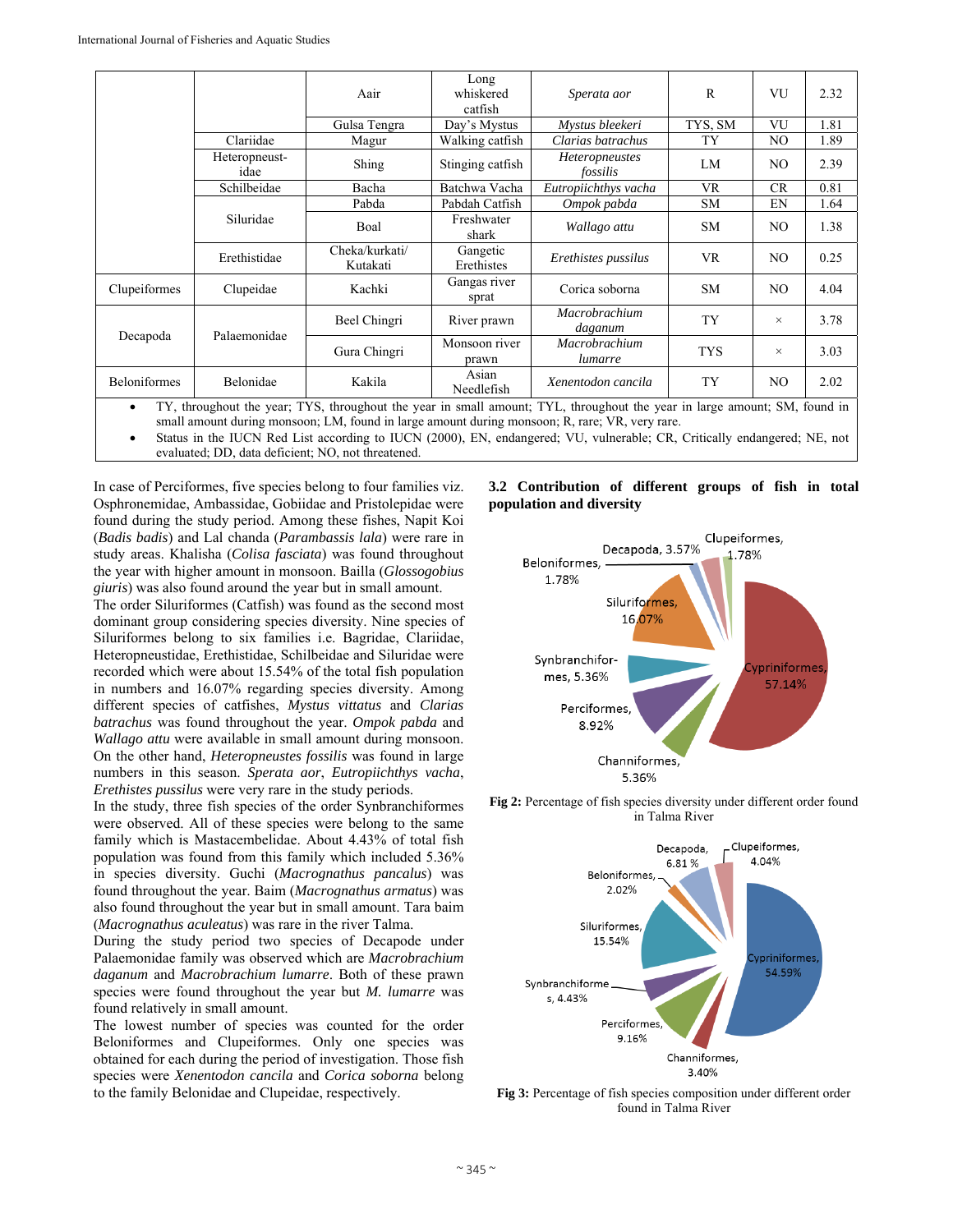From the record of the study, the highest numbers of fishes were obtained in Cypriniformes in terms of both number of individuals and species diversity consisting 54.59% and 57.14%, respectively. Beloniformes was the lowest dominant group in terms of both number of species and individuals observed which contains 1.02% of total fish population and 1.78% in order based fish species diversity. For other five orders of fin fishes, diversity of fishes were measured 5.36%, 8.92%, 5.36%, 16.07% and 1.78% (Fig 2) and the number of fish individuals (among 3964 fishes) were counted 3.40%, 9.16%, 4.43%, 15.54% and 4.04%, for Channiformes, Perciformes, Synbranchioformes, Siluriformes and Clupeiformes, respectively (Fig 3). About 6.81% of total number of species was Decapode which comprised of 3.57% regarding species diversity.

## **3.3 Threatened species detected in the study area**

Out of the collected 56 species, 25 species were not threatened (NO). Among rest of the 31 fish species, seven species were ranked as vulnerable (VU), nine species as endangered, two species as critically endangered (CR) and 11 species as data deficient (DD), according to IUCN Red Book of threatened fishes of Bangladesh (Fig 4). Based on the species diversity under different groups 66.67% fish species of Synbranchiformes, 44.44% of Siluriformes, 40% species from Perciformes and 28.12% under Cypriniformes were found threatened in fish biodiversity of Talma River. Only 41.07% fish species were available throughout the year, 21.42% fishes were rare and 8.93% fishes were found very rare in the current study.



**Fig 4:** Number of endangered species under different orders detected in the study

## **3.4 Diversity, richness and evenness indices**

The month-wise values of Shannon-Weaver diversity (*H*), Margalef's richness (*D*) and Pielou's evenness (*e*) indices are shown in Table 2. Considering all the samples studied in the present survey, the values of *H*, *D* and *e* were 1.42, 6.64, and 0.68, respectively. The value of *H* ranged from 1.06 (June) to 1.51 (October), *D* varied from 5.34 (July) to 7.41(October), and *e* ranged from 0.65 (May) to 0.73 (October). *H* and *D* values showed that diversity of fish fauna was the highest in the month of October. The maximum number of fish species was also recorded during this time. The lowest number of species was recorded in the month of June (Table 2)

**Table 2:** Number of studied species and individuals, and respective values of Shannon-Weaver diversity (*H*), Margalef richness (*D*) and evenness (*e*) indices in each sampling month.

| Month     | No. of species                                                         | No. of individual | H    |      |      |  |  |
|-----------|------------------------------------------------------------------------|-------------------|------|------|------|--|--|
| March     | 45                                                                     | 552               | 1.37 | 6.97 | 0.66 |  |  |
| April     | 42                                                                     | 450               | 1.49 | 6.71 | 0.72 |  |  |
| May       | 38                                                                     | 505               | 1.17 | 5.94 | 0.65 |  |  |
| June      | 31                                                                     | 354               | 1.06 | 5.11 | 0.66 |  |  |
| July      | 33                                                                     | 400               | 1.17 | 5.34 | 0.73 |  |  |
| August    | 37                                                                     | 503               | 1.19 | 5.79 | 0.66 |  |  |
| September | 46                                                                     | 550               | 1.50 | 7.13 | 0.72 |  |  |
| October   | 49                                                                     | 650               | 1.51 | 7.41 | 0.73 |  |  |
| ALL       | 56                                                                     | 3964              | 1.42 | 6.64 | 0.68 |  |  |
|           | $H$ : Shannon-Weaver diversity index; $D$ : Margalef's richness index; |                   |      |      |      |  |  |
|           | $e$ : Pielou's evenness index                                          |                   |      |      |      |  |  |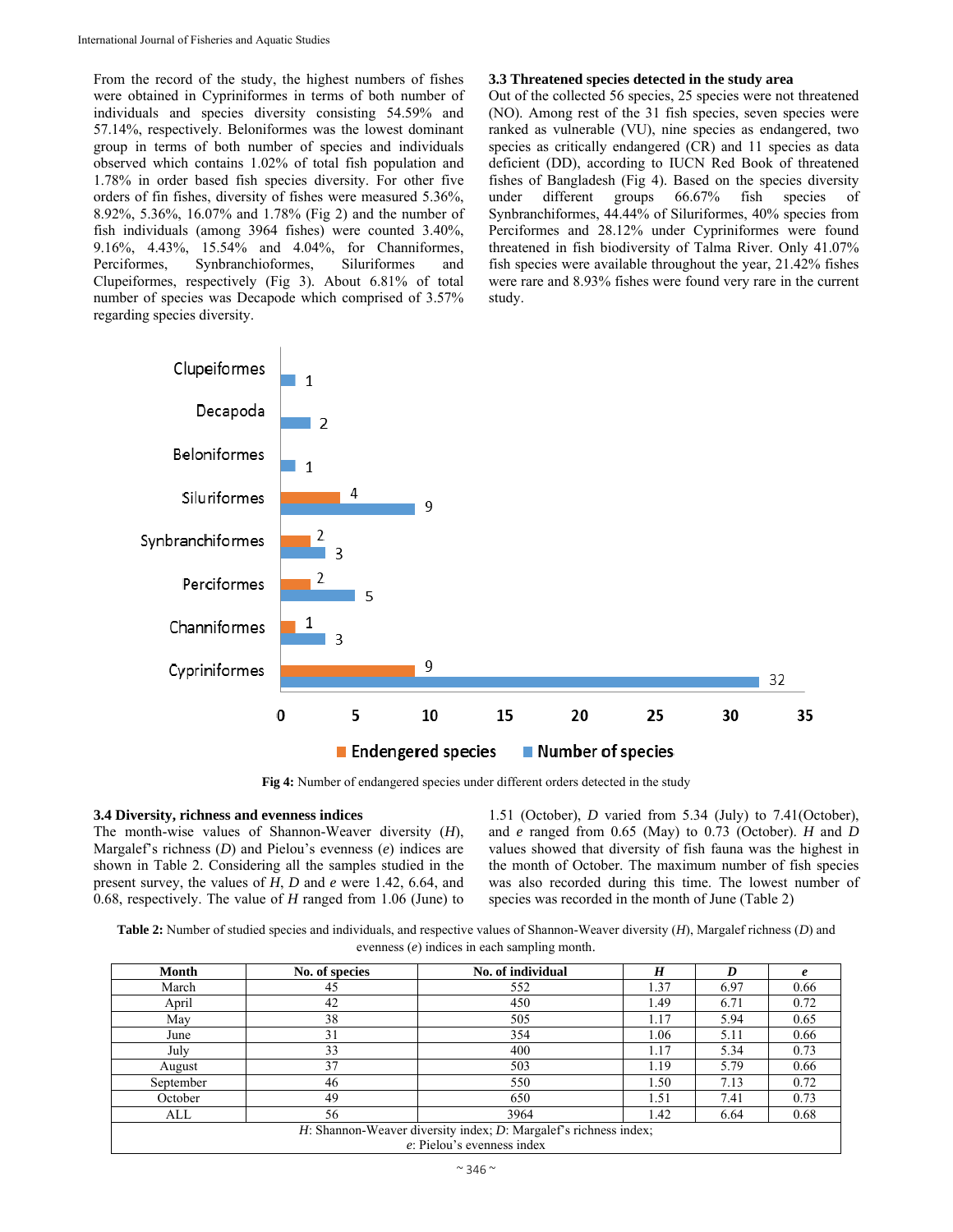The focus of species richness (*D*) generally is a more reliable measure of biodiversity. Species richness was found highest for Cypriniformes followed by cat fishes (Siluriformes) and the richness values calculated 4.27 and 1.38, respectively (Table 3). The lowest *D* value was found in Beloniformes and Clupeiformes  $(D = 0.13)$ 

| <b>Table 3:</b> Order wise species richness values of fishes. |  |  |  |  |
|---------------------------------------------------------------|--|--|--|--|
|---------------------------------------------------------------|--|--|--|--|

| Order               | <b>Number of species</b> | Species richness $(D)$ |
|---------------------|--------------------------|------------------------|
| Cypriniformes       | 32                       | 4.27                   |
| Channiformes        |                          | 0.40                   |
| Perciformes         |                          | 0.66                   |
| Synbranchiformes    |                          | 0.40                   |
| Siluriformes        |                          | 1.20                   |
| <b>Beloniformes</b> |                          | 0.13                   |
| Decapoda            |                          | 0.26                   |
| Clupeiformes        |                          | 0.13                   |
| Total               | 56                       |                        |

#### **4. Discussion**

Bangladesh is a land of rivers. The rivers of the country are one of the largest networks in the world with a total number of about 700 rivers including tributaries. Generally fish biodiversity status of large rivers of Bangladesh has been assessed by different studies. However, there are few works on the fish diversity of small rivers. Talma is a small river in the northern Part of Bangladesh. There is no previous information on the study of fish diversity of this river.

The "species diversity" includes two components: the number of species or richness and the distribution of individuals among species. In the present study, a total of 56 species of fish fauna were recorded which is similar or somewhat lower than the diversity of some other small rivers previously studied. Ali *et al.* (2014)<sup>[2]</sup> found a total of 53 species in the river Chitra at Jessore district of Bangladesh. Galib *et al.*  $(2013)$ <sup>[6]</sup> recorded a total of 63 species of fishes in the river of Choto Jamuna at Naogaon district. In comparison with the large rivers, the species diversity of Talma River is much lower. For example, Rahman et al. (2012)<sup>[17]</sup> found a total of 80 species of fishes in Padma River at Chapai Nawabganj district. The number of species in Halda river of Chittagong was found 63 by Alam *et al.* (2013)<sup>[1]</sup>. In the river Tista, Khan *et al.*  $(2013)^{[10]}$  observed 42 fish species.

In the present study, the Order Cypriniformes was found as the most diversified fish group regarding both number of species and individuals, and the order Siluriformes ranked as the second. Similar findings were also reported for many other rivers of Bangladesh such as the river Choto Jamuna (Galib *et al.,* 2013) [6], the river Mahananda (Mohsin *et al.,* 2009) [12], the river Tista (Khan et al., 2013) [10] and the river Padma (Rahman *et al.,* 2012) [17]. In case of the river Halda, though Cypriniformes was the most abundant family like other rivers, the second most dominant order was Perciformes unlike Siluriformes. Siluriformes was third dominant order in Halda River. Above findings are usual because these three Orders (Cypriniformes, Siluriformes and Perciformes) are the most dominant groups in freshwater bodies of Bangladesh (Rahman,  $2005$ <sup>[16]</sup>.

The higher number of fish individuals and species were recorded in winter months (September, October, March) than other months (Table 2). This is probably due to lower water depth in this time. During the winter months, water depth reached to its minimum level for insufficient rainfall. Therefore, fishermen can use their fishing gears more

effectively and harvest more fishes. Higher diversity and abundance of fishes in winter season were also reported for the river Choto Jamuna situated in the north-west part of Bangladesh (Galib *et al.*, 2013)<sup>[6]</sup>. On the contrary, the lowest number of individuals and species were recorded in the month of June. In Bangladesh, heavy rainfall occurs during this time which makes fishing difficult as water level reached its maximum and river becomes more violent.

The value of Shannon-Weaver diversity index, *H* increases when both the number of species and evenness, *e* increases. For a given number of species, the value of *H* is maximized when all species are equally abundant. However, quantifying biodiversity is a complicated task. The value of *H* usually falls between the values 1.5 and 3.5, and it rarely surpasses the value 4.5. A value near 4.6 would indicate that the numbers of individuals are evenly distributed between all the species (Bibi and Ali, 2013)  $[4]$ . In the present study, the value of *H* was found highest  $(H = 1.59)$  in the month of October and it was the lowest in June  $(H = 1.06)$ .

By the initiative of International Union for the Conservation of Nature (IUCN), a comprehensive inventory of biological species was made based on their extinction risk and global conservation status which is known as the IUCN Red List of Threatened Species or IUCN Red List. One of the aims of this initiative is to convey the urgency of conservation issues to the public and policy makers, as well as help the international community to try to reduce species extinction. The IUCN Red List has nine groups which are extinct (EX), extinct in the wild (EW), critically endangered (CR), endangered (EN), vulnerable (VU), near threatened (NT), lease concern (LC), data deficient (DD) and not evaluated (NE). The IUCN Red List also used a term 'threatened' is a grouping of three categories: CR, EN and VU. A total of 54 native freshwater fish species of Bangladesh have been declared as threatened species by IUCN  $(2000)$  [9]. In Talma River, 32% of fish species were found threatened. Among these fishes, 12.5% were vulnerable, 16.07% were endangered and 3.57% were critically endangered. Galib *et al.*  $(2013)^{6}$  reported 41.27% of fish species in the river Choto Jamuna as threatened. Mohsin *et al.* (2009) [12] observed 33.92% of fish species in Mahananda River were threatened. In another study, 42.5% fish species were recorded as threatened in the river Padma (Ramman *et al.*, 2012) [17].There are two sanctuaries established in the river Talma by the Government of Bangladesh under Department of Fisheries (DoF) to increase abundance and diversity of fishes. Threatened fish species observed in Talma River was found relatively lower than the percentage of threatened fishes among all freshwater species of global aquatic ecosystem  $(39%)$  (IUCN, 1998)<sup>[8]</sup> and also lower than the above mention studies of different rivers which may indicate that these two sanctuaries are contributing in increasing of fish biodiversity and keeping lower percentage of threatened species in the study area. From the investigation of present study, it was found that many factors are responsible for decreasing biodiversity of fishes in Talma River including habitat loss, siltation in river basins, over-exploitation and indiscriminate killing of juvenile fish due to unregulated fishing pressure, water pollution caused by industrial and domestic wastes, pesticides and agrochemicals, destruction of breeding and nursery grounds due to construction of dam for flood control and other purposes.

## **5. Conclusion**

During the study periods a variety of freshwater fish species (56) were recorded at Talma River belonging to 37 genera, 21